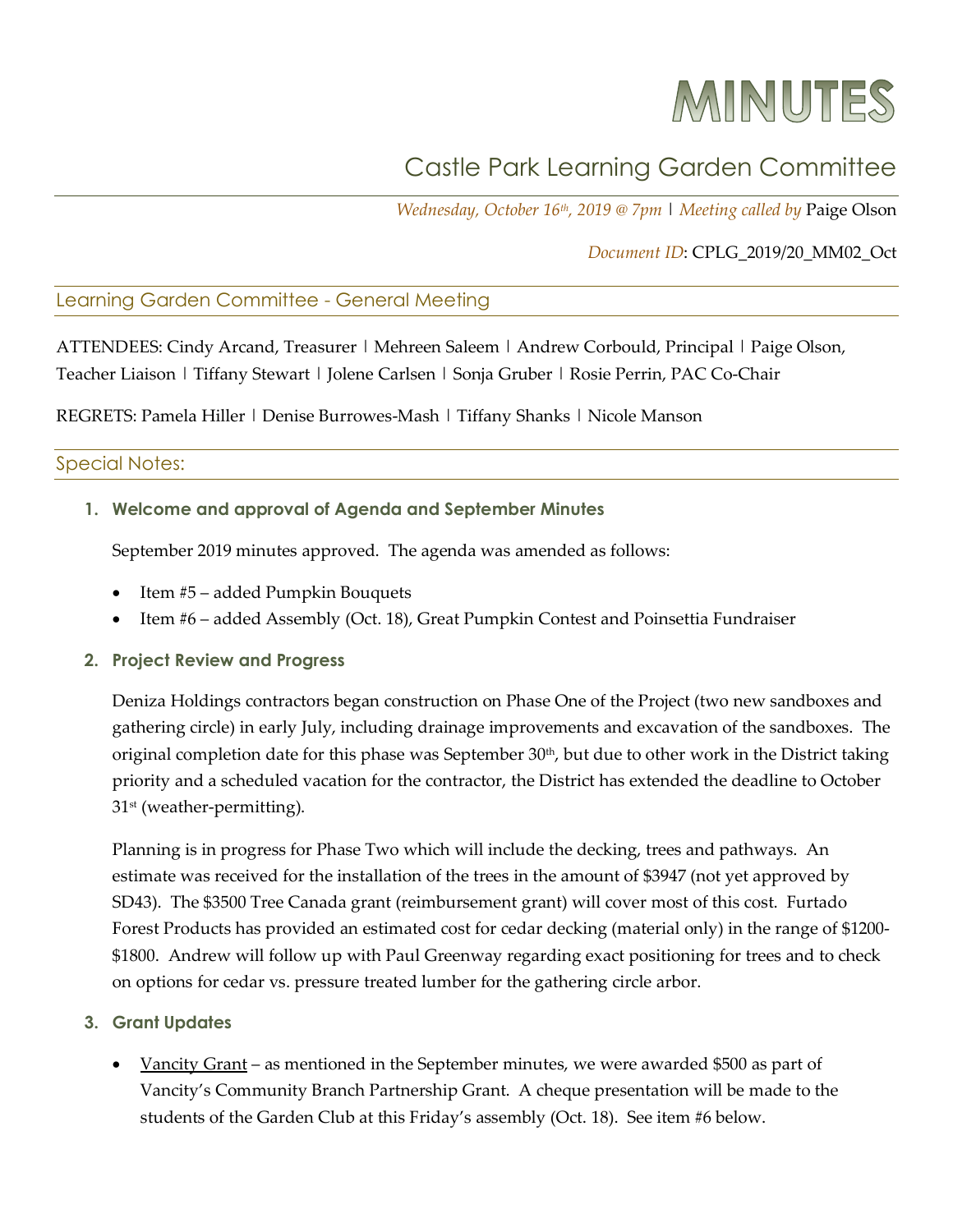- Honda Grant Jolene recently applied for the Honda Grant (\$10,000), an ongoing grant that may have subsequent parts to it.
- Whole Foods Grant The Whole Foods grant is not applicable at this time as funding depends on plants currently in the garden, and other requirements including letters of support, photos, community involvement. We should apply for this in Spring 2020.
- The majority of grants involving outdoor projects will be in the Spring.
- **4. Finances**

Over the summer \$770 in donations for the Learning Garden came in through School Cash Online. This is being held in the school's Learning Garden account. There have been no expenses yet this school year. See financial summary attached.

- **5. Fundraisers**
	- Halloween Costume Sale The Halloween Costume sale took place on Oct. 9 (after school) and Oct. 10 (before and after school), led by Pam. Parents donated a lot of great costumes to the sale and a total of \$255 was raised (51 costumes sold @ \$5/costume). Paige Olson took all remaining costumes home for next year.
	- Pumpkin Bouquets Each member of the Garden Club (25 Grade 4's) created two pumpkin bouquet's each with the option for them to buy one. Pumpkins came from the Laity Pumpkin Patch and all flowers were donated so there were no expenses. A total of \$583 was raised for the Learning Garden.
	- Movie Night Fundraiser (Nov.  $22<sup>nd</sup>$ ,  $2019$ ) The movie will be Toy Story 4; pizza options TBD; Denise has organized the volunteer Sign up. Details regarding time, admission and food purchase process to be determined – consult with Denise.
- **6. New business**
	- Assembly (Oct.  $18<sup>th</sup>$ ) Friday's assembly will include a cheque presentation from Vancity for \$500. Students from the Garden Club (wearing white/green) will accept the cheque and Learning Garden Committee members are invited to join.
	- Great Pumpkin Contest Another 'guess the weight of the pumpkin' contest will be held similar to last year. For \$1/guess, students will make their guesses throughout the week (by Division) and the winner will be announced on Thursday afternoon. Jolene will supervise the guesses on Thursday a.m./lunch and Mehreen will supervise on Wednesday after school. Cindy will check to see if a Gaming License is required (*Oct. 17 update – as this is an element of 'skill' not 'chance', no gaming license is required per BC Gaming*).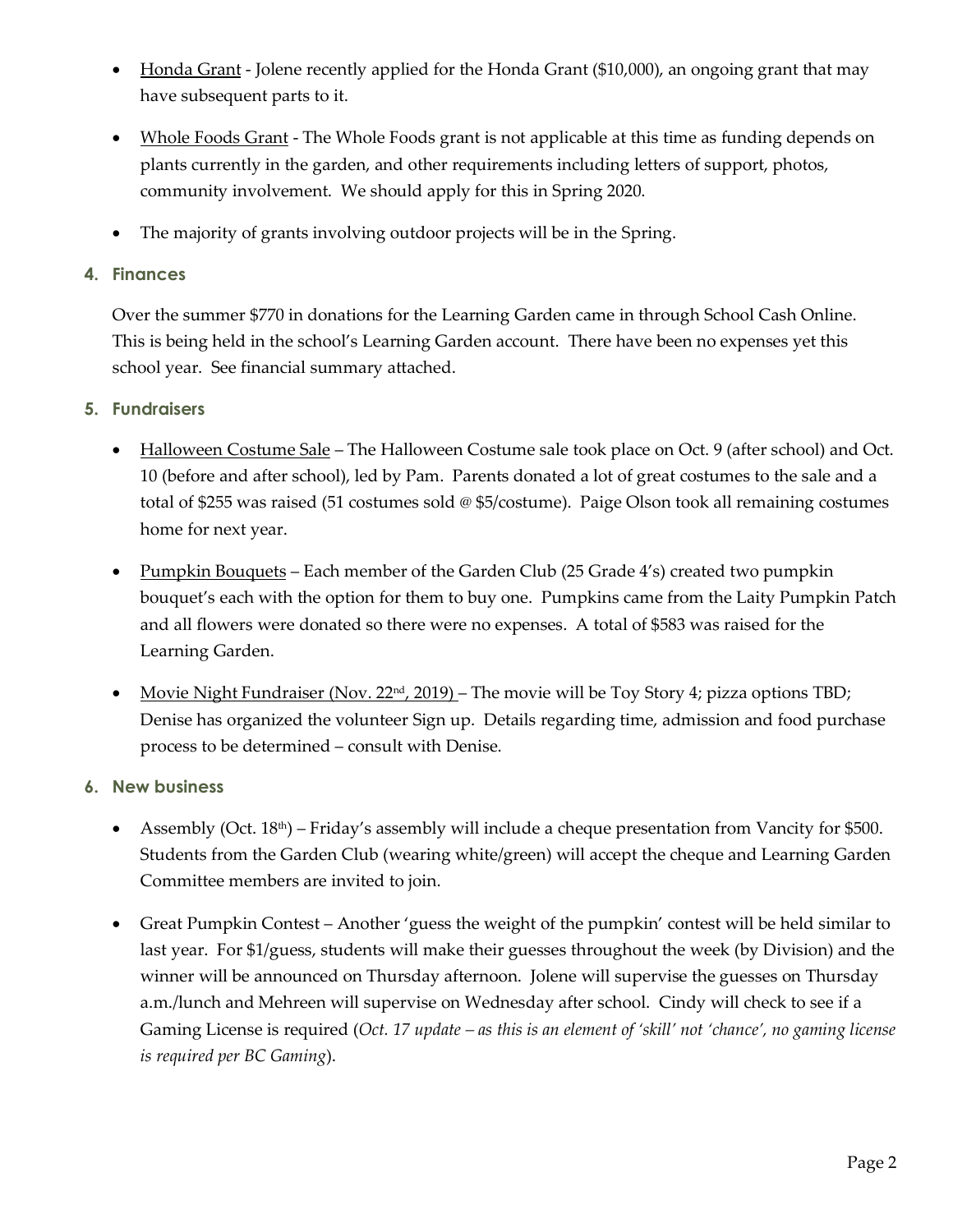• Tiffany Shanks looked into a Poinsettia fundraiser through Growing Smiles and it was agreed this would be a good fundraiser to go forward with. Tiffany to organize details for a Tuesday, Dec. 3rd delivery date.

| Looking Forward / Action Items                                                                                            |           |                       |                 |  |
|---------------------------------------------------------------------------------------------------------------------------|-----------|-----------------------|-----------------|--|
| <b>Action Item</b>                                                                                                        | Item Ref. | Who                   | <b>Due Date</b> |  |
| Follow up with Paul Greenway re: tree positioning (exact) $\&$<br>options for cedar vs. pressure treated lumber for arbor | 2         | Andrew                | Nov. 13         |  |
| Look into PoCo Rotary Club                                                                                                |           | Pam                   | ongoing         |  |
| Organize Movie Night Fundraiser – Fri. Nov. 22                                                                            | 5         | Denise                | Nov. 22         |  |
| Supervise Great Pumpkin Contest                                                                                           | 6         | Jolene/Mehreen        | Oct. 23/24      |  |
| Organize Poinsettia Fundraiser                                                                                            | 6         | <b>Tiffany Shanks</b> | Dec. 3          |  |
|                                                                                                                           |           |                       |                 |  |

Next Meeting: Wednesday, November 13th, 2019 @ 7pm